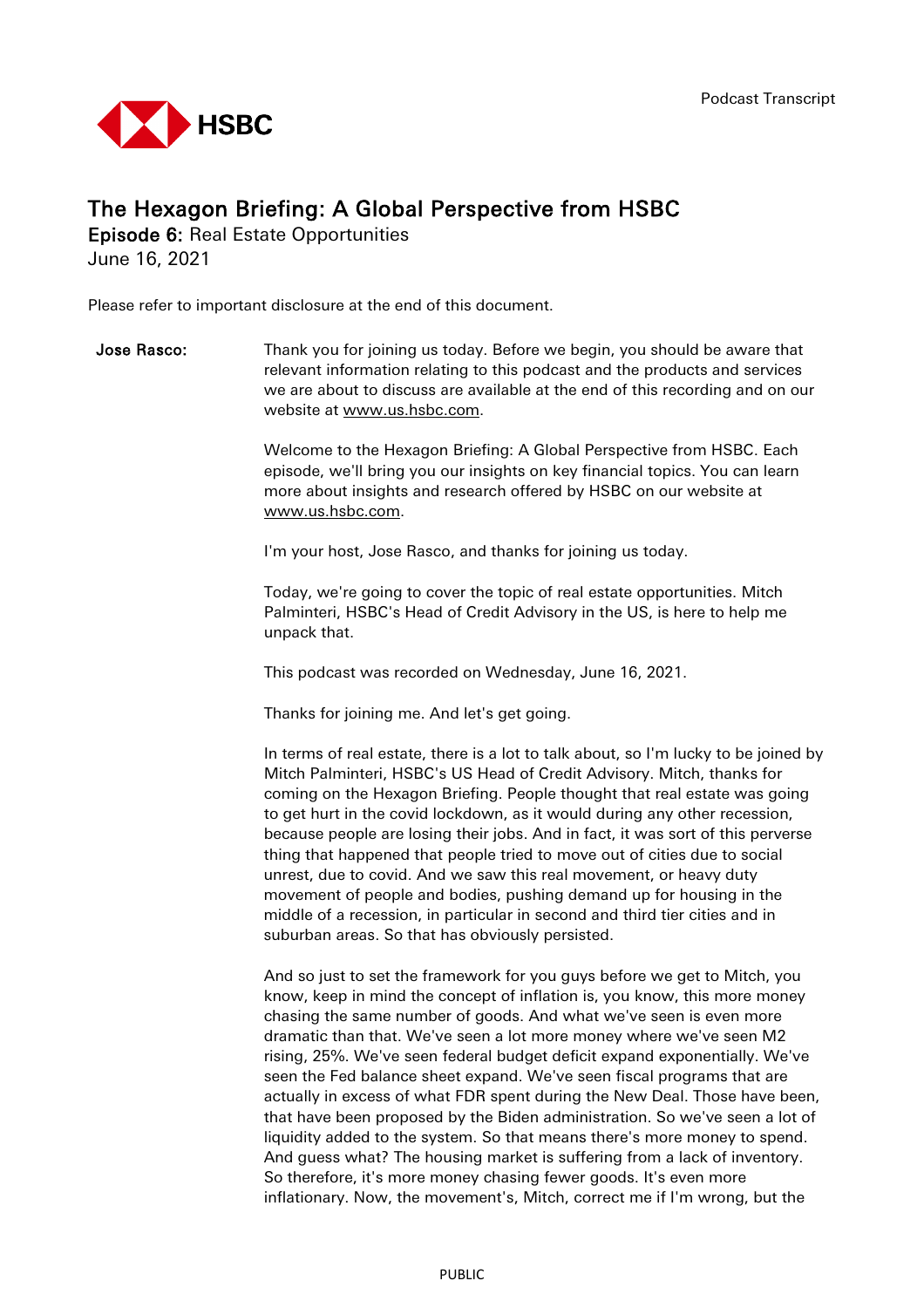movements continue as people continue to move to the second and third tier cities. The work from home movement has changed the housing market. And more importantly, we're seeing the potential for higher, not just higher interest rates no, but the potential for higher income taxes is causing people to look at states now that have lower or no state income tax. And therefore, housing is booming in cities that we didn't think we were going to see at the beginning of this whole thing. So given that backdrop, what do you see?

Mitch Palminteri It is, it is amazing Jose, you hit it right on the head. You're absolutely right. So, yeah, we've seen movement from the more urban to suburban people moving out only because of this work from home concept. You know, who would have guessed, two years ago that the whole world would be working from home, basically. And what it proved was that even for us, HSBC, that we were able to run a bank from home. So with that, yeah, we saw people moving out to more suburban areas, getting more space and more room out in suburban areas like here in New York, moving out to Long Island, for example, Connecticut or further out in Jersey. So yeah, this is definitely happening and probably will continue to happen as the culture of work from home becomes more mainstream.

> So, that on top of the fact that interest rates have been low has really increased that purchase market. We here at HSBC are viewing the real estate market as a purchase market because we feel that refinances, although it's still going on and we still have a fair amount of them, is moving to a more of a purchase market.

Jose Rasco So we've seen the re-fi boom and pretty much people have locked in, right, to your point and the same on the corporate side. We saw corporate debt issuance last year with low interest rates reached historic levels in 6 months. So we don't expect a lot more corporate debt issuance this year relative to that. But yeah, there's still, like you said, with the re-fi, there's still some of it going on. That purchase market is, looks hot, and some people are using the phrase overheating. One of the issues we've got, Mitch, is lumber prices are at an all-time high. And commodity prices have reached fever pitch because these places were shut down for six to nine months. They need to replenish inventories. Do you see this market remaining strong in terms of just demand? Is consumer demand, from your perspective still strong for residential construction?

- Mitch Palminteri Yes, absolutely. It definitely is, I think again, going back to work from home concept as people realize that they can do their office work from their home office, you'll continue to see, I believe, an increase in real estate prices because people are moving out of the cities, most cases. But let's be fair here, it doesn't mean that the real estate market in Manhattan, for example, is going away, far from it. I think that that's still a hot, it's going to still continue to be a hot market for us. And it will continue to be, for some people, just as still a great place to live and a great place to work.
- Jose Rasco But you bring up a great point, which is everybody focuses on real estate now and they're focusing on the suburban market, that house with the white picket fence, the 1.2 children and the dog. Right? But what about residential real estate in these large cities? A lot of these apartments, a lot of these condos, a lot of these homes that are for sale in large cities that have been vacated due to the political and social unrest as well as covid. A lot of those homes are a lot cheaper than they were or there didn't go up as much as prices in some of these second and third tier cities. So is there an opportunity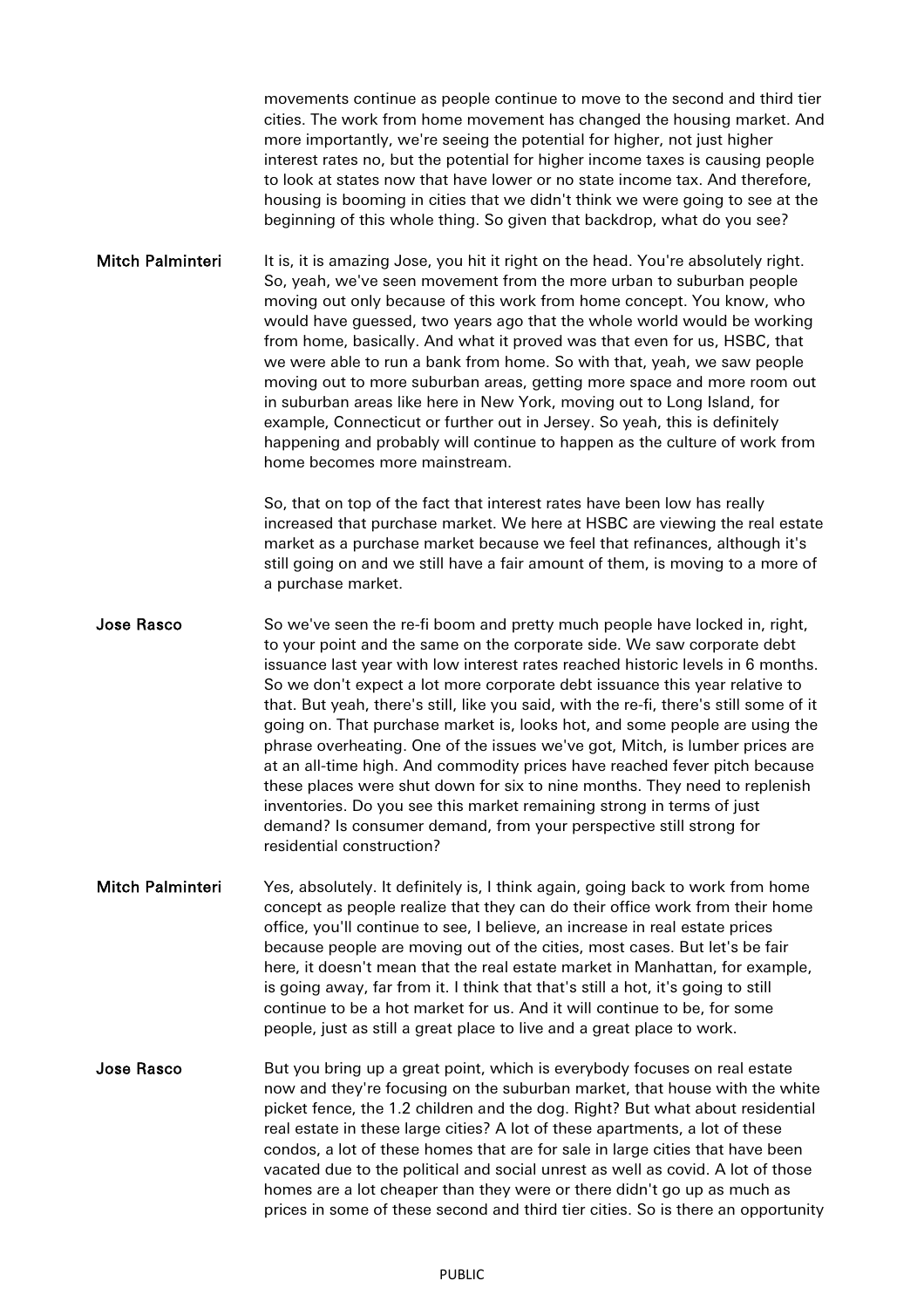in the big cities, the mega cities of New York, L.A., Chicago, Miami, etc.? Is that still viable? It sounds like you're saying it is.

- Mitch Palminteri Yeah. Look, let's let's face it, Manhattan and those other large city types of areas like L.A., Chicago, they're not going away. People will always want to live in those urban type of areas. Of course they will. And, you know, when I hear some people say, God, you've heard it, Manhattan is dead. It's not dead. There's no way! That's going to come back and rebuild and it's going to be a viable market. Of course it will be once again.
- Jose Rasco All right, so demand is there now. Well we touched on interest rates and you mentioned them earlier. And let me pause at a theory with you here, a lot of people are saying inflation is stronger than people think and they point to housing one for one reason why lack of commodities and all that. And so our view at HSBC has been that it is transitory. We agree with the Fed. And that even though transitory may last longer than we're comfortable with, it's still transitory, it's not long lasting, it's not permanent. And when supply catches up with demand, you'll see the price gains will normalize. They won't be growing at 6, 8% in some areas. They'll be growing at more normal or historical levels. So that's one thing.

The second thing is as the Fed begins to normalize their monetary policy, what effect does that have on residential real estate, right? In other words, not just Fed funds and raising the short term interest rates, but as they lower that quantitative easing program, they begin to taper, which is something it's probably going to happen in the next 2 to 3 quarters as they begin to do that. Here's the theory that we've got. If they do that, you will see that there is no buyer of last resort for treasuries. So it goes to the open market. And as rates begin to rise and the curve begins to steepen a little bit, what happens? Oh, people will say, well, that's the end of housing, because look at that. The you know, the 30 year mortgage is climbing 25 basis points. But what's going to happen in the market for treasuries is that you will see that as those rates climb, foreign buyers of treasuries will be attracted to that relative yield because all of a sudden, US Treasuries, which is the largest and deepest market in the financial market system globally, all of a sudden they yield a better year. They have a better yield, they're more attractive. So they will buy them, which again brings that yield down.

So my point is and my question to you is, do you agree with that view that there is sort of an upper bound limit or constraint to long term interest rates in the US, given that such a large percentage of other sovereign bonds are in negative yield areas or in very low yields? So what's your view there and its effect on mortgage rates?

Mitch Palminteri So as the Fed starts to inch up interest rates, and I agree with you, it'll happen. As the Fed starts to increase interest rates, what you'll see is then obviously the debt service for borrowers will increase right? They'll have to pay a higher mortgage payment. That's obvious. So what that means is, the buyer, in order to maintain a level of payment that they can afford, and it's all a regulated product, the mortgages in the US, then they'll have to pay down or put down a higher down payment in order to get to a level where they could service that debt. If it gets out of reach for some buyers out, then you're going to shift from higher priced homes to something that they could afford, maybe lower priced homes. But that has always been the struggle for the consumer is just affordability. And interest rates obviously have a big part in that.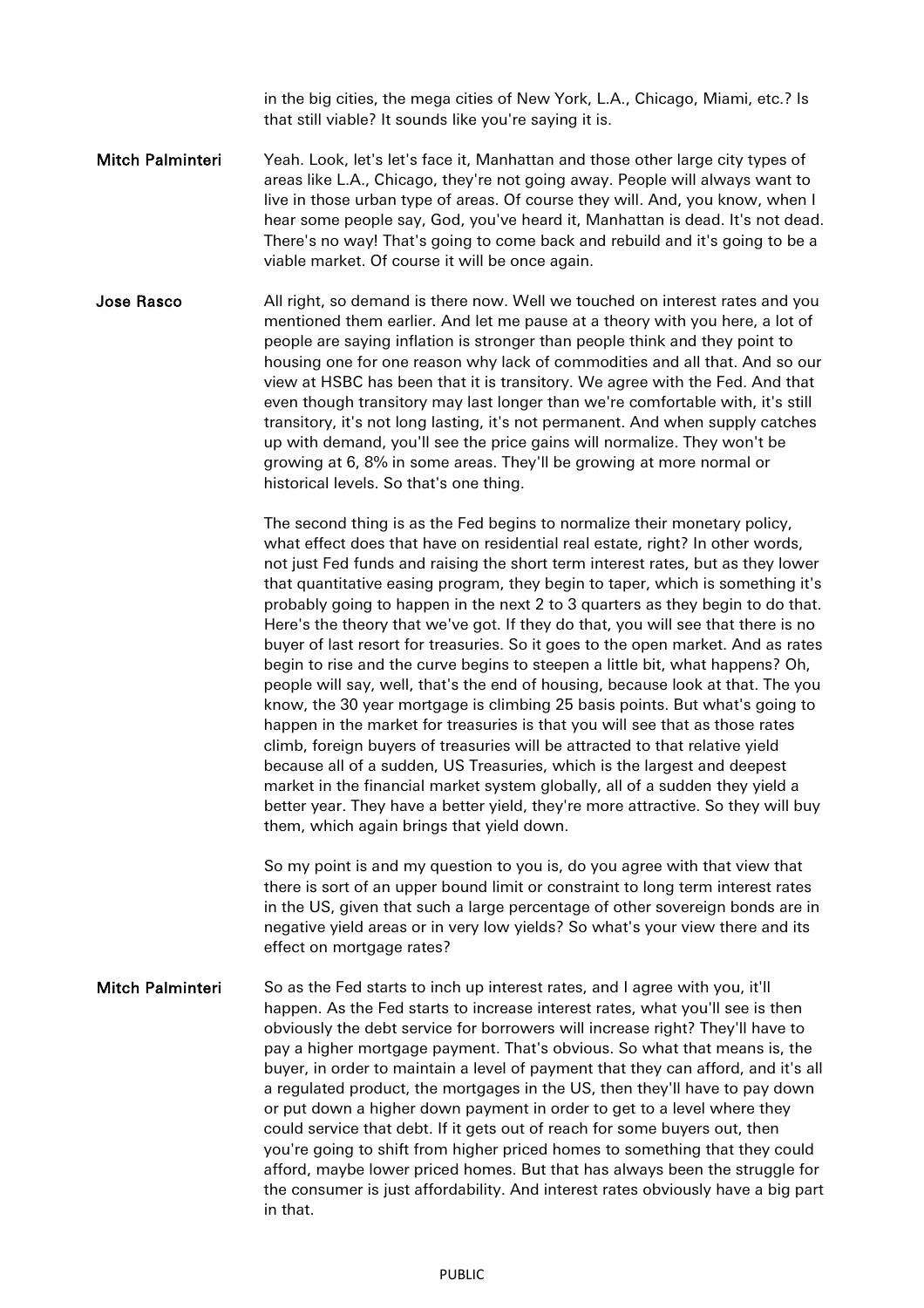| Jose Rasco              | So, yeah, I think and to me, the perverse thing here is as the Fed begins to<br>taper and other buyers of treasuries look to buy treasuries, it means rates<br>will probably stay a little lower than people think they would go to and<br>therefore extends the duration of this thing and that demand for housing can<br>be met. But it's just going to take a little longer than people like.                                                                                                                                                                                                                                                                                                                                                                                                                                                                                                                                                                                        |
|-------------------------|-----------------------------------------------------------------------------------------------------------------------------------------------------------------------------------------------------------------------------------------------------------------------------------------------------------------------------------------------------------------------------------------------------------------------------------------------------------------------------------------------------------------------------------------------------------------------------------------------------------------------------------------------------------------------------------------------------------------------------------------------------------------------------------------------------------------------------------------------------------------------------------------------------------------------------------------------------------------------------------------|
|                         | Now, in terms of one of the, another issue we've got in residential real estate<br>is inventories, Mitch. And we're seeing that a lot of companies are saying,<br>well, we can't get the lumber for 2 to 3 months or the prices are going up.<br>And but the key is inventory of unsold homes remains very low as a lot of<br>people are moving. But the demand is just far outstripping supply.                                                                                                                                                                                                                                                                                                                                                                                                                                                                                                                                                                                        |
|                         | So do you see as the cycle continues to expand and and broaden out, growth<br>rates will slow, obviously. We're not going to grow at 6, 8, 10% forever. But<br>as we normalize the economy and the consumer gets back to work and that<br>unemployment rate goes down substantially, you know. Do you think that<br>that inventory problem will begin to resolve itself as builders continue to to<br>expand on their supply issues?                                                                                                                                                                                                                                                                                                                                                                                                                                                                                                                                                    |
| <b>Mitch Palminteri</b> | It will, of course. Yeah, of course it will. Because once the supply catches up<br>with the demand, then I think you will see just kind of a leveling off of the<br>pricing. But that's just a normal reaction of of the market when it comes to<br>real estate.                                                                                                                                                                                                                                                                                                                                                                                                                                                                                                                                                                                                                                                                                                                        |
| <b>Jose Rasco</b>       | Right. And so the one thing that a lot of people have asked and a huge<br>source of demand over the last decade, 15, 20 years in fact, has been foreign<br>demand for homes. Now, you know, I talked to a lot of our clients who are<br>who are foreign based, you know, live in other countries. So a lot of our<br>clients are asking about investing in real estate in the US. And I guess the<br>question I would have for you is, do you see continued interest from foreign<br>buyers? Because we know that we're seeing a lot of inflows from Asia,<br>broadly speaking, from Europe as well as Latin America, where we're seeing<br>and as other emerging market countries as well who want to buy quality<br>assets. And when they saw that the price of real estate or the demand for<br>real estate was strong in this country, a lot of money has has come into the<br>US. Do you think that's something that's sustainable? And can you give us<br>some color around that? |
| <b>Mitch Palminteri</b> | Yeah, absolutely. I do. I do think it's sustainable. It's been going on for years<br>here in the US. And we as an international bank, we do a lot of business. We<br>do a lot of financing for international buyers. It's something that we do very<br>well. There are other lenders here in the US that want to do what we can do,<br>but because they're not international banks, we at HSBC have really honed in<br>a skill of lending to an international borrower. We know how to do it. We do<br>it seamlessly. So, yes, I see that continuing because foreign nationals do<br>want to buy real estate in the US. It's a destination for them.                                                                                                                                                                                                                                                                                                                                    |
|                         | That also includes which we sometimes forget about, is the children of these<br>international clients. So you may have a client in Hong Kong, for example,<br>that's sending their child to the to the United States for University. Well, the<br>one thing that they'll do is they'll buy a property here for that for their child to<br>live in. So that will that will continue. We at HSBC are the perfect bank for<br>that type of financing because we are an international bank. We understand<br>the international client. We in most cases have a relationship in all the other<br>regions that we do business with. And that business is a referral here to us in                                                                                                                                                                                                                                                                                                             |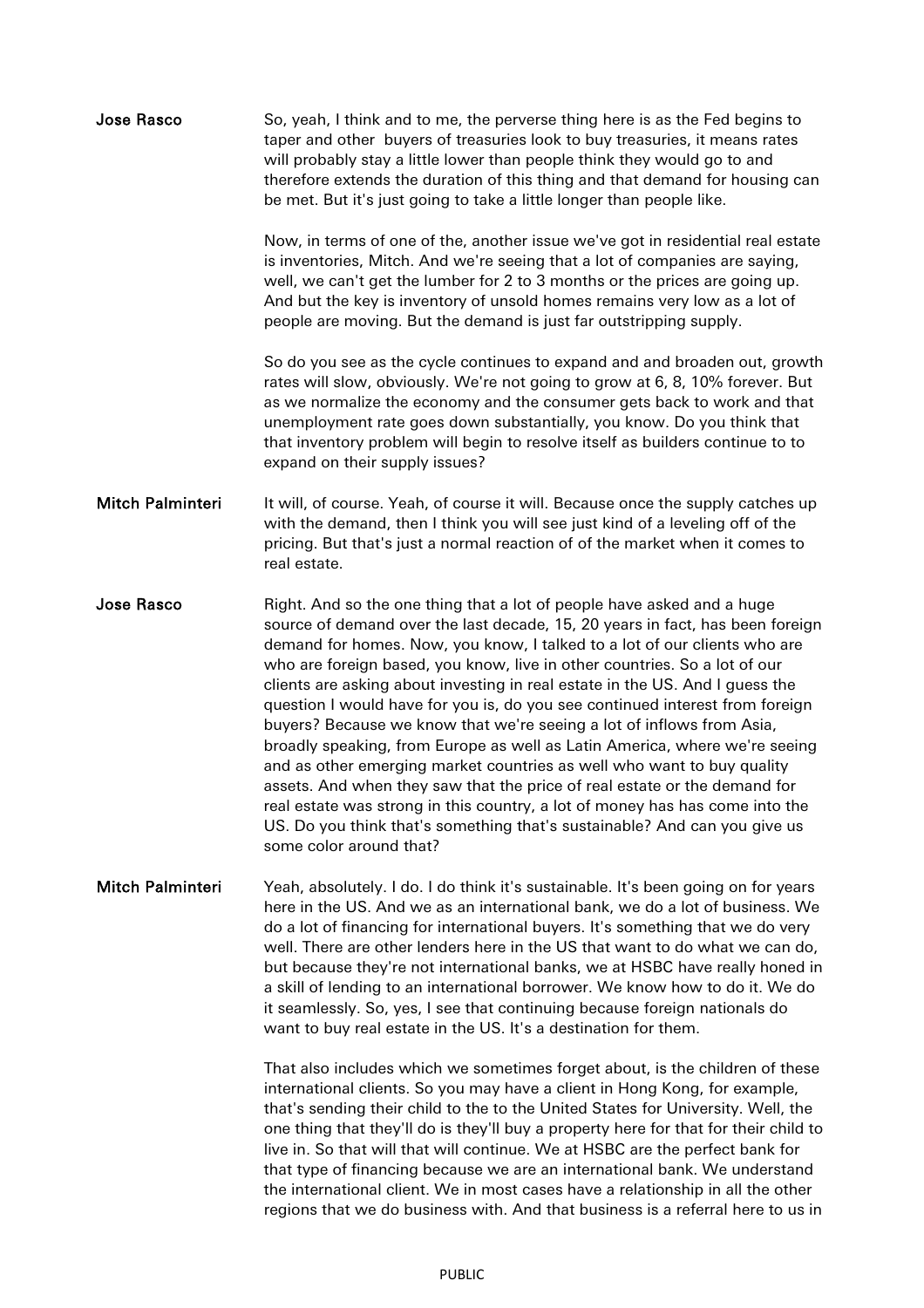the United States. So we know the client, we understand the client, and we have a good relationship with them, not only in the US, but also internationally.

**Jose Rasco** So those global flows get facilitated. But you see that being something that continues. And then keep in mind, the other thing to keep in mind, I think as we talk about US residential real estate or demand for it, is that foreign buyer is a big part of the market. It used to be much bigger, but it's still very strong. And as we see in especially in Asia, where growth rates over the next 5 to 10 years are pretty explosive. Right? And that creation of the middle class in Asia continues to to just grow. And this is something that's going to be very powerful. And especially if you look, I believe the stat. I'm sure it's way out of date. But there was a point at which, you know, Chinese consumers, for example, only 4% of them had passports and could travel abroad. And I think, as you see, the Asian consumer continue to grow, technology continues to diffuse. This creates wealth and that wealth is looking for a home. And one of those homes is is buying residential real estate in the US. So we remain positive on that market for that reason as well.

> All right, great. Now, Mitch, what about the mortgage market? Are there any things going on in the mortgage market that you think bare mentioning?

Mitch Palminteri Interest rates in the U.S. are still obviously very low, so that continues to to fuel the the purchase and the refinance market. So as rates stay at this level, you'll continue to see that type of mortgage activity.

Jose Rasco **One of the other questions I've got, one of the final questions I've got for you** here is you talked about affordability and as homes get more, of less affordable, as prices go up and let's say I get a job in Phoenix and my wife and I go out there and say, wow, we really can't afford to buy in the neighborhood we want to live in. Right? Whether it's kids in school districts or whatever. Or if, you know, for that foreign buyer, if you want to be in in New York, because your kids going to go to NYU or whatever? Right? There are markets you're looking for and you may say it's not affordable. So and historically, this is what we see as prices go up. Then people look at the rental market. Right? Consumers switch. Consumer behavior is very dynamic. So as consumers switch toward the rental market, that is something we have to watch because then something called the owners equivalent rent in the CPI, which is 24% of the CPI, could begin to push the CPI a little higher.

> But more importantly, what does it mean for demand for multifamily housing? So multifamily housing has been a very strong component of what's going on. Do you have any insights in terms of multifamily construction and a lot of our clients are developers or looking to develop these properties? Is that something you can give us some color on?

Mitch Palminteri Look, commercial real estate financing is something that we also do in the Private Bank. We also have a very large group in our Commercial Markets group that also does very large commercial real estate property. Multifamily is the one hot spot or at least one place that we have an interest in. And the reason for that is because of the shift from, as keep layering in this conversation, the work from home, you know, we're more interested in the mulitfamily than we are at least in the Private Bank on office type of financing. So yeah multifamily will continue to grow. You're right Jose, if prices get out of range from some buyers, maybe not our Private Bank type clients, but if they get out of range for some of our clients, then yeah it would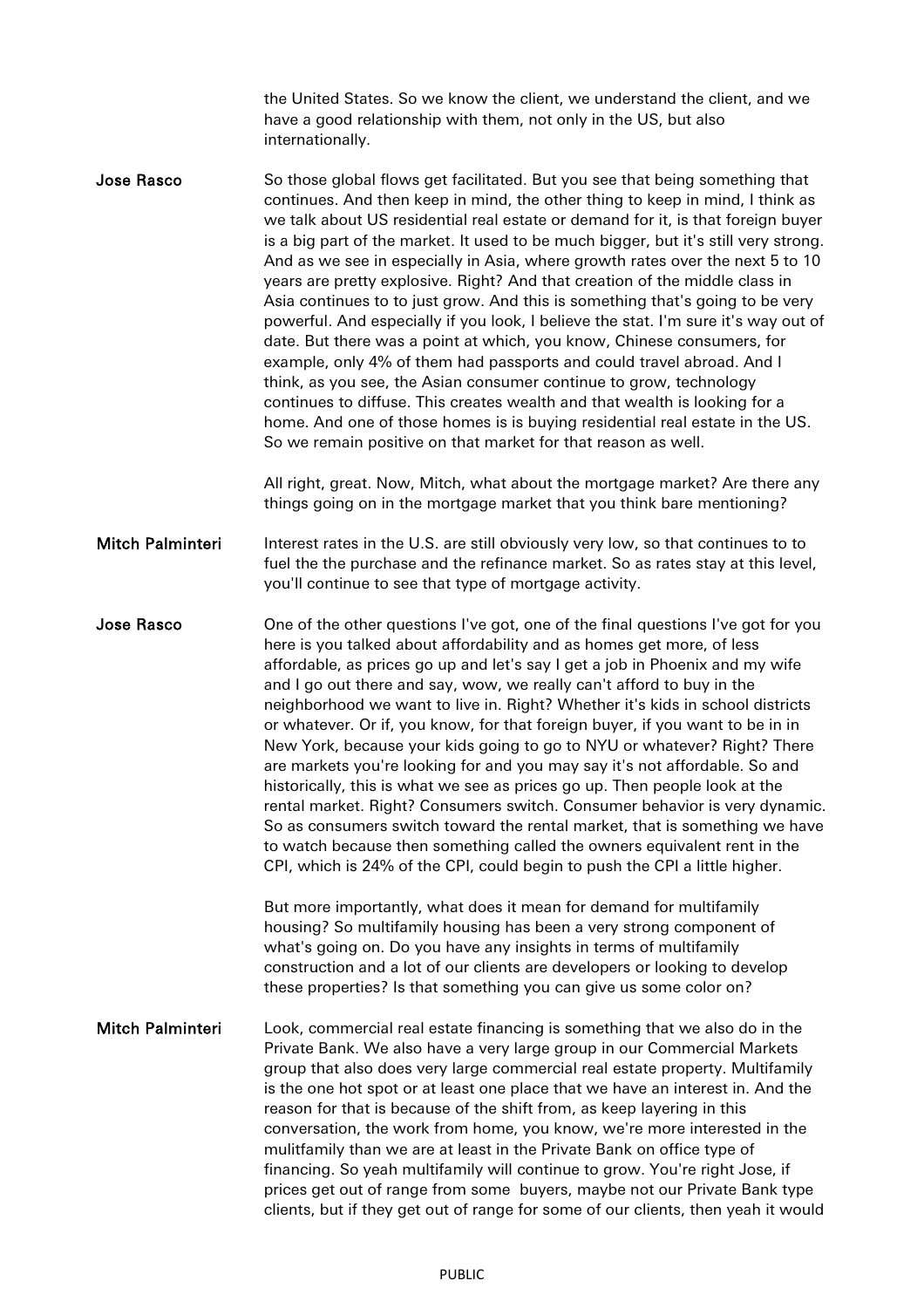open up the rental market, which then of course opens up the market for family finances as well.

## Jose Rasco Mitch, thanks for joining us today.

Mitch Palminteri My pleasure.

**Jose Rasco** The conversation with Mitch was fascinating and here's what I'm taking away from it. As we've talked about, the economy is expanding and it's going to slow because we're going to see the explosive growth rates of reopening the economy are going to normalize back to that 2 to 3% range, which is where we want to be. And as the unemployment rate continues to drift lower and people get rehired, especially in the services sector, expect demand for housing to remain strong. More importantly, that lower unemployment rate means people will have purchasing power. And with interest rates staying more or less lower than historically normal demand for housing should say stronger for much longer than people think. Last but not least, we have these major changes in technology coming, and those will all empower that work from home movement. Not only that, the creation of new businesses, which may or may not have to be centered in major metropolitan areas. So again, demand for housing should remain strong. So we are looking for residential activity. Construction, you have to keep building because the demand is strong. So we expect residential construction and we expect demand for homes to remain strong, which means it's still an area that we would like to explore as investors going forward.

> Thanks for listening to the Hexagon Briefing, I'm Jose Rasco. See you next time.

HSBC Bank USA N.A. and or its affiliates, HSBC offers these audio podcasts and the opinions expressed therein are for educational purposes only, and they should not be considered professional or investment advice. Any opinions or other information correspond to the date of this recording and are subject to change.

The information contained in this podcast does not constitute an offer to buy or sell any securities or investment products. You should carefully consider all relevant factors are making investment decisions, and you were encouraged to consult with your independent advisers prior to investing.

For a comprehensive review of your personal finances, always consult with a tax or legal adviser before making any financial decisions. Neither HSBC nor any of its representatives may give legal or tax advice.

Copying, publishing, distributing or reproducing the presentation materials, including audio recordings in whole or in part is strictly prohibited.

HSBC refers to HSBC Bank USA N.A., HSBC Securities USA Inc. and HSBC Insurance Agency USA Inc., HSBC Bank USA N.A. provides banking products and services.

HSBC Private Banking is the marketing name for the private banking business conducted by the principal private banking subsidiaries of the HSBC Group worldwide. In the United States, HSBC Private Banking offers banking services through HSBC Bank USA N.A.